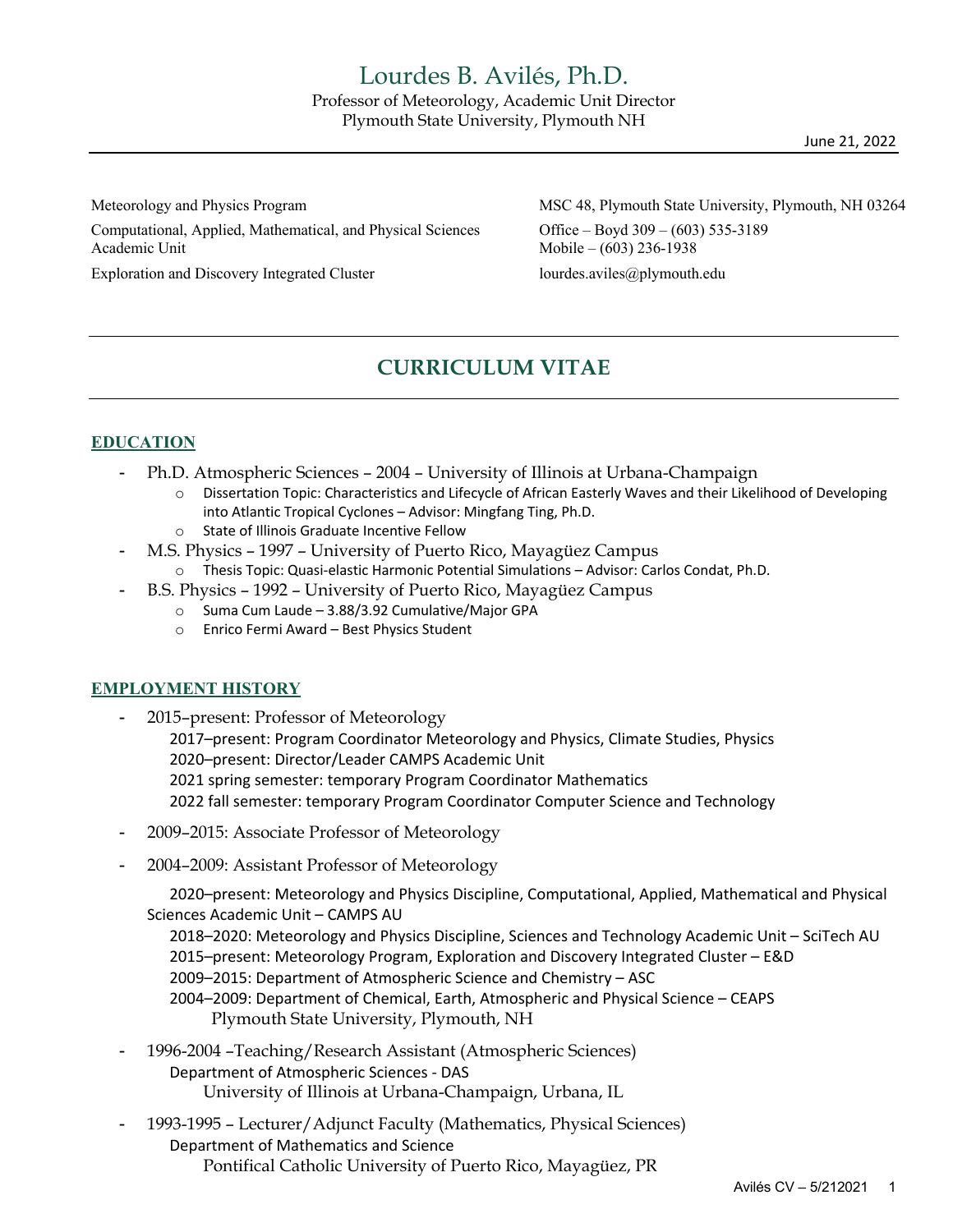- 1992-1996 Teaching/Research Assistant (Physics) Department of Physics University of Puerto Rico, Mayagüez Campus, Mayagüez, PR
- 1990-1992 Summer Intern (Research Technician, Programmer, Data Analyst) Research (1992), Computing (1991) and Physics (1990) Departments, respectively Fermi National Accelerator Laboratory, Batavia, IL

# **TEACHING AREAS**

Have taught a variety of atmospheric science courses throughout the B.S. Meteorology core curriculum, upper-level elective, and M.S. applied and specialized courses, as well as general education courses for non-majors, and atmospheric science, physics laboratory for majors, physical sciences for non-majors, and various math courses in previous teaching assistant and lecturer roles at other institutions.

- Current/Recent course rotation:

Dynamic Meteorology I and II, Atmospheric Physics, Climate Dynamics, Air Quality, Tropical Weather and Climate, Severe and Hazardous Weather, Undergraduate Research, Graduate Thesis Research, Introductory Seminars for Meteorology and Climate Studies first year students, University Physics

- Other courses taught over the years:

Introduction to Atmospheric Sciences, Weather, Weather Laboratory, Climatology, Weather and Climate, Radio Forecasting Practicum, Multimedia Forecasting Practicum, Graduate Seminar, Atmospheric Thermodynamics, Broadcast Meteorology, Graduate Research Methods, Scientific Writing Workshop, Physical Sciences for non-majors, Physics Laboratory for Engineers, Physics Laboratory for Biologists, College Algebra, Pre-Calculus, Remedial College Mathematics

## **RESEARCH AREAS**

Current activities focused on *scholarship of integration*: examination of the interdisciplinary connections of meteorological phenomena, events, and practices, with a wide range of natural science topics (atmospheric science, classical and modern physics, optics, astronomy, biochemistry, ecology, forest dynamics, etc.), and humanities/social science topics (anthropology, language, economics, conservation, history of science, etc.) related to each specific phenomenon.

Currently under contract with the American Geophysical Union to write special-topic textbook on the Science and History of Atmospheric Optics – multi-year project

- Historical Meteorology/Atmospheric Science areas of interest (published book on the Science and History of The Great New England Hurricane of 1938) Integrated history and science of atmospheric phenomena (atmospheric optics) Integrated history and science of past weather events (hurricanes, blizzards, etc.) Integrated history and science of weather folklore, sayings and myths History of hurricane knowledge, forecasting, monitoring and general practices History of forecasting, atmospheric monitoring (instrumentation) and data visualization Historical influencing personalities in meteorology and related sciences
- Other areas of interest

African easterly waves in Tropical Meteorology Objective air quality forecasting methods Air pollution meteorology case studies Atmospheric Physics/Dynamics topics The science of Atmospheric Optics Physical climatology and climate change Societal impacts of weather and climate Severe weather science and history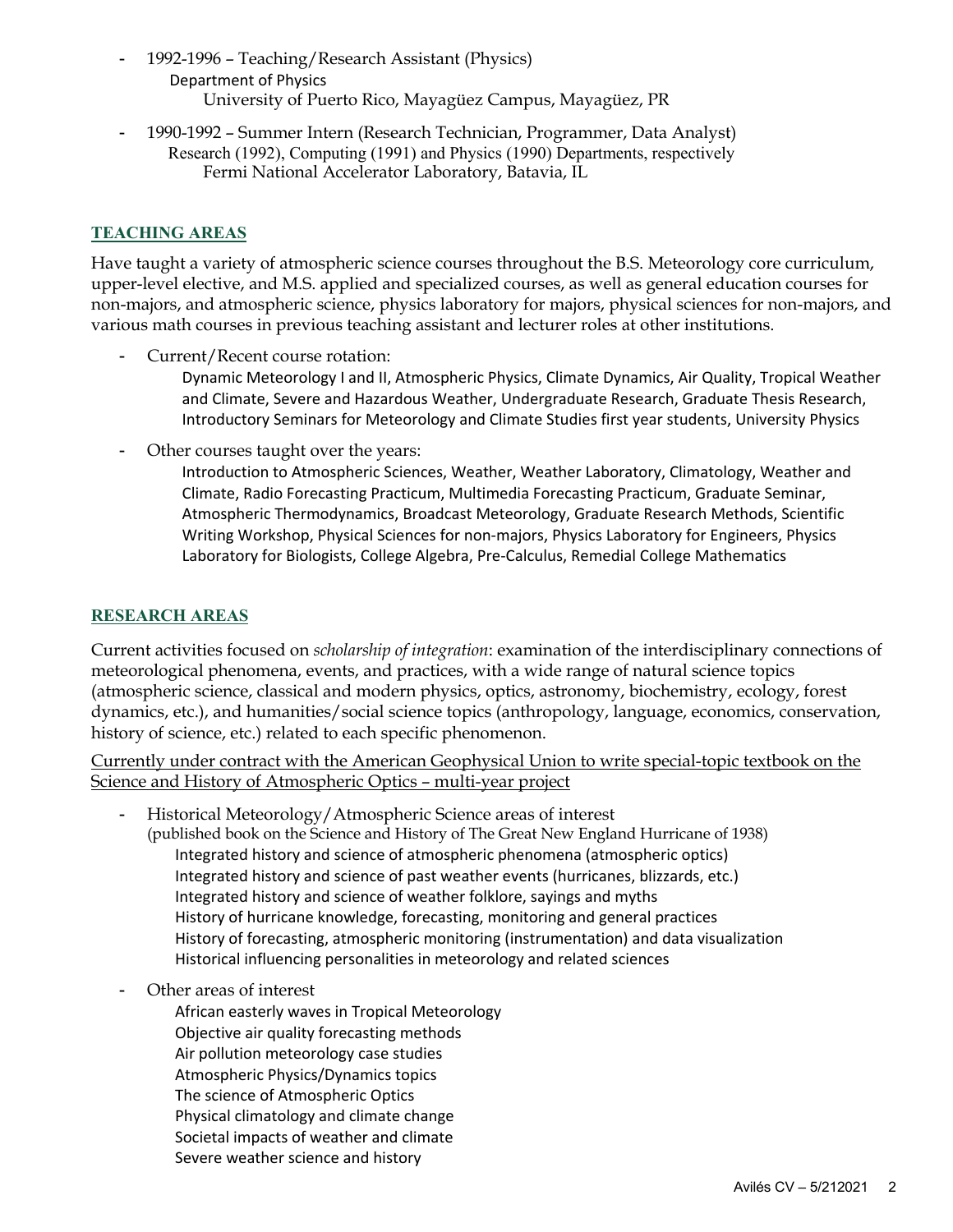Earth/atmospheric science Pedagogy/best practices Development/implementation of active learning activities Appropriate use of technology in the classroom

# **SERVICE and ADMINISTRATIVE ACTIVITIES Summary/Highlights**

## **Formal and Informal Leadership Positions**

- UCAR Board of Trustees ongoing second term, reelected after serving three-year term
- AMS History Committee Chair three completed terms, one three-year term as chair
- AMS Graduate Dissertation Award in History of Atmospheric Science nine times, led three
- AMS Drafting Committee for Curricular Guidelines for programs in atmospheric and related sciences – appointed member
- MWO Board of Trustees starting first three-year term
- PSU Academic Unit and Cluster Leader currently CAMPS, previously Science and Technology AU, Exploration and Discovery Integrated Cluster
- PSU Faculty Speaker twice
- PSU Faculty Steering Committee five completed terms, three times as Chair (one term filling vacant position concurrent with Faculty Speaker role)
- PSU Hybrid Facebook/Face-to-face Reflective Practice group created and led group, about five years
- PSU *ad hoc* Faculty Scholarship Group created and led about four years
- ASC (Atmospheric Science and Chemistry) Promotion and Tenure Committee standing chair several years, approximately six
- ASC/CEAPS Curriculum Committee Meteorology Curriculum Revision committees – three times, led and implemented two rounds of major revisions

UCAR – University Corporation for Atmospheric Research

AMS – American Meteorological Society

MWO – Mount Washington Observatory

CEAPS – former department of Chemical, Earth, Atmospheric, and Physical Sciences

## **Board and Committee Positions**

- UCAR Board of Trustees (BOT) ongoing second term
- UCAR BOT Executive Committee ongoing second term
- UCAR BOT Nominating Committee Chair ongoing second term
- UCAR BOT Personnel Committee ongoing second term
- UCAR BOT liaison to Governance Task Force upcoming second term
- UCAR BOT liaison to Nominating Committee ongoing second term
- UCAR Members Nominating Committee two completed terms
- UCAR Members Membership Committee two completed terms
- UCAR Member representative for Plymouth State University, ongoing since 2013
- AMS Board on Higher Education (BHE) two completed terms
- AMS BHE Liaison to Board of Women and Minorities two completed terms
- AMS Distinguished Teaching Award Committee twice
- AMS Children's Book Award four times
- AMS Ad Hoc Committee to examine Cleveland Abbe legacy
- AMS Drafting Committee for Curricular Guidelines for programs in atmospheric and related sciences
- AMS History Committee three completed non-consecutive terms, one as chair
- AIP (American Institute of Physics) History Liaison for AMS three times
- AMS Graduate Dissertation Award in History of Atmospheric Science nine times
- AMS History Symposium Committee six times, conference chair six times, session chair many times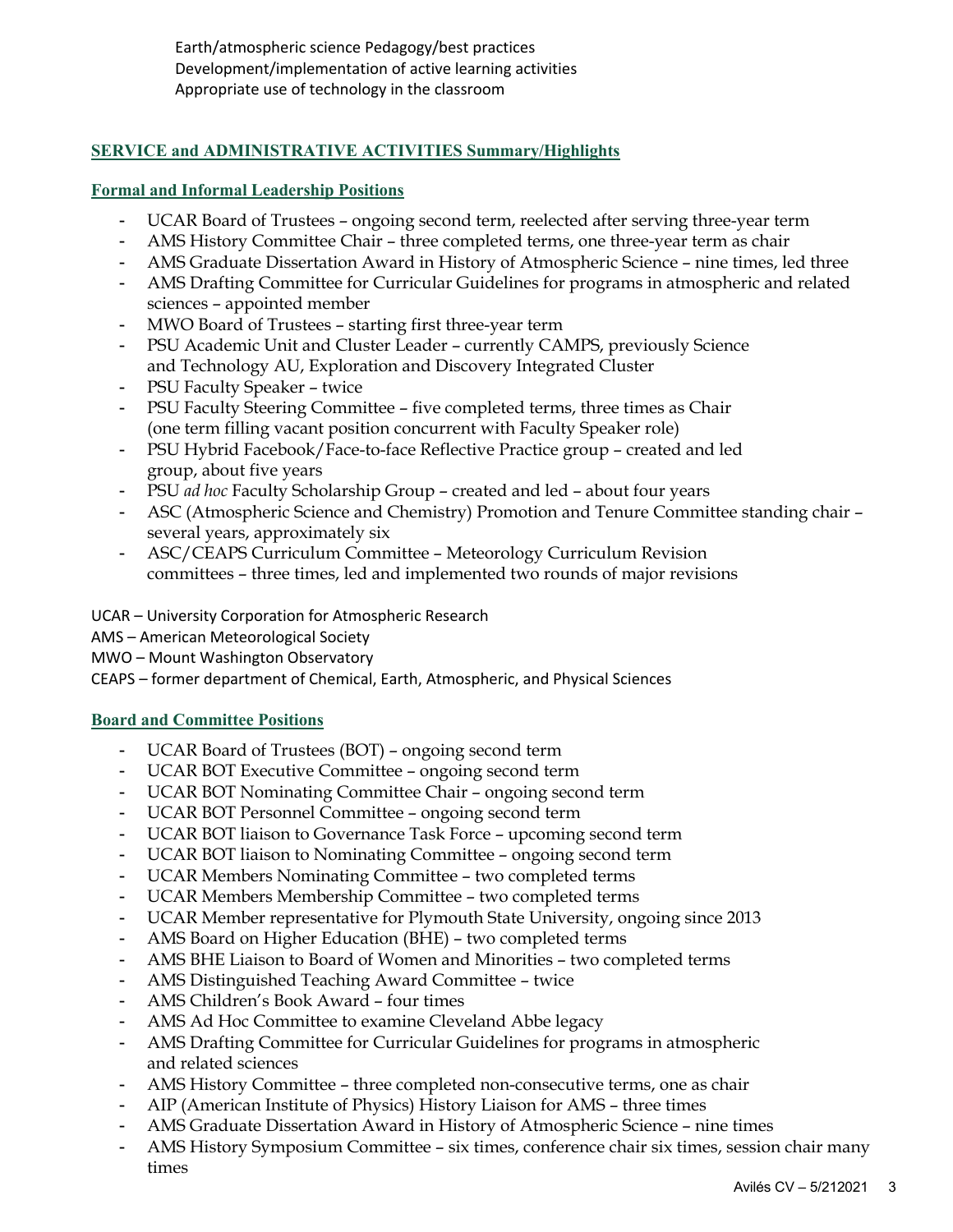- AMS Education Symposium Committee three times, University Teaching session chair
- AMS Committee on Hispanic and Latinx Advancement Academic Ambassador ongoing for two years
- PSU (Plymouth State University) General Education Committee two completed terms, and first year faculty observer
- PSU Faculty Speaker two completed terms with attached Speaker Elect and Parliamentarian roles
- PSU Faculty Steering Committee five completed terms, three times Chair (one term concurrent with Faculty Speaker)
- PSU Faculty representative to PAT and OS awards two times each of the four awards as Faculty Speaker
- PSU Faculty representative to the PAT/OS senate ongoing, several yearly terms (approximately ten)
- PSU President's Commission on Diversity two completed three-year terms
- PSU Faculty Welfare Committee new faculty observer
- PSU Research Advisory Council two years
- PSU formal Reflective Practice groups general for about four years, science themed for about two years
- PSU Hybrid Facebook/Face-to-face Reflective Practice group –about five years
- PSU Ad Hoc Faculty Scholarship Group about four years
- ASC (Atmospheric Science and Chemistry) Promotion and Tenure Committee standing chair several terms
- ASC/CEAPS (Chemical, Earth, and Atmospheric Sciences) Department P&T Guidelines committee standing chair
- ASC/CEAPS Curriculum Committee Meteorology Curriculum Revision committees – three times, led and implemented two rounds of major revisions

# **SELECT PROFESSIONAL RECOGNITIONS, ACTIVITIES AND INTERESTS**

- 2020 Excellence in Faculty Service Award Plymouth State University
- 2019 Faculty/Staff Excellence Award Plymouth State University Alumni Association
- 2013 Atmospheric Science Librarians International History Choice Award *Taken by Storm, 1938: A Social and Meteorological History of the Great New England Hurricane* Citation: "ASLI's Choice for its comprehensive account of this major storm, from its inception to aftermath."
- 2009–present: presentations and media appearances related to the Great New England Hurricane of 1938 Nearly 50 presentations from general to specialized topics and purposes to general and technical audiences at various lecture series, special presentations at libraries, historical societies, observatories, conference presentations at regional and national levels. Media interviews: TV, radio, newspaper, online discussion boards, video and audio podcasts – See below for details.
- 2007–present: appointed member of various national boards and committees
	- UCAR Board of Trustees, AMS Board on Higher Education, representative to the AMS Board on Women and Minorities, AMS Committee on the History of Atmospheric Sciences and University Consortium for Atmospheric Research, AMS drafting committee, Curricular Guidelines for BS in Meteorology and Related Sciences, (UCAR) Membership Committee, AMS Symposium on Education and Symposium on History, planning committee and session chairing, PSU Program representative to UCAR, UCAR Nominating Committee – See above for details.

2004–present: university, department, and program service activities

Administrative roles/activities - program coordinator for various programs and disciplines (meteorology, physics, climate studies, mathematics, computer science, Academic Unit leader (Computational, Applied, Mathematical, and Physical Sciences (CAMPS), Science and Technology), Integrated Cluster Leader (Exploration and Discovery, early planning cluster guide)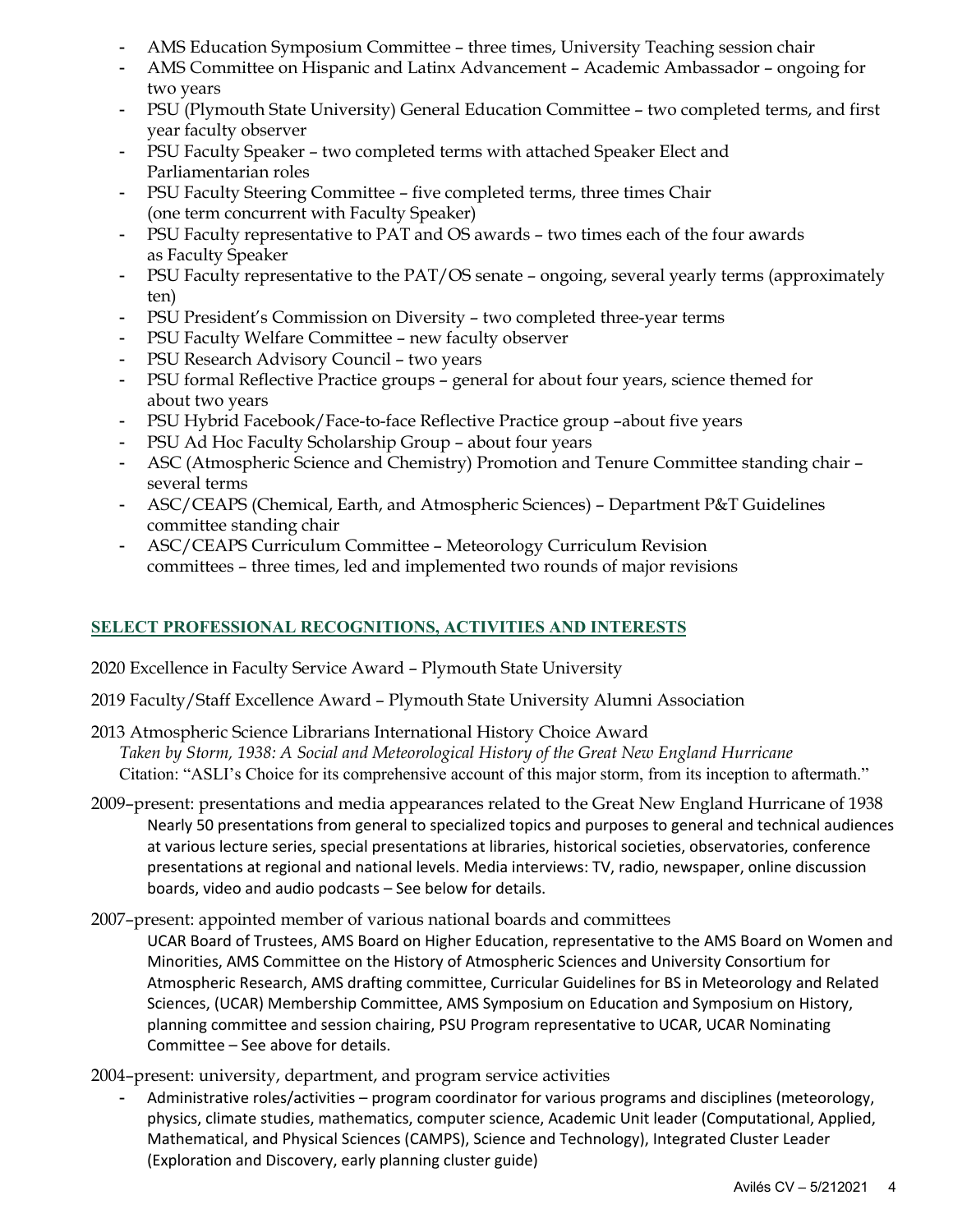- Faculty governance faculty speaker, chair Faculty Steering Committee, member General Education committee, faculty representative to Professional and Technical staff senate, new faculty observer Welfare Committee
- More than 40 faculty and administrator searches and promotion and tenure committees in meteorology, chemistry, biology, mathematics, computer science and information technology, environmental science, physics, and music!
- Faculty week/University Days workshops and presentations, new faculty orientation, spring fling volunteer, class visits (hurricanes, Hispanic culture, science papers, climate change)
- Department and program meteorology/physics program coordinator, chair ASC promotion and tenure committee, ASC department promotion and tenure guidelines drafting, meteorology program workload plan, curricular revisions of B.S. in Meteorology, M.S. committees, academic advisor
- Student recruitment and orientation activities orientation, registration, welcome to the major, introduction to academic life, prospective student visit tours, informal zoom info sessions
- Community-related activities tours, presentations, TV interviews, newspaper interviews, school and camp visits, statewide tech events – see below for details.
- Large number (more than 50) of undergraduate research projects advised in topics covering a wide range of atmospheric science subdisciplines (tropical weather and climate, historical meteorology, applied climate/weather, air quality, severe weather, atmospheric physics, atmospheric optics, and others) at a variety of student skill, interests, and academic levels. Project topics include hurricanes (general and specific historical and recent storms), hurricane origins, tornadoes, flooding, societal impacts of severe weather, severe weather safety, lake effect snow case studies, climatological temperature and precipitation data, objective air quality criteria, ionospheric layers, atmospheric optical mechanisms, etc.)

1997–present: minority/underrepresented groups service and other activities

- Academic Ambassador for the new AMS BRAID CHALA (Board on Representation, Accessibility, Inclusion, and Diversity, Committee on Hispanic and Latinx Advancement
- Various interviews related to climate and the environment in Spanish for Telemundo Nueva Inglaterra
- Informal mentor to female Latin graduate students and early professionals in the field of atmospheric science
- AMS Board on Women and Minorities Board on Higher Education Liaison
- Fellow Minorities Graduate Incentive Fellowship
- Advisor and host to Puerto Rican students for NSF summer internship program
- Member Plymouth State University President's Commission on Diversity
- Invited speaker for Hispanic Culture in the U.S. course several times
- Invited speaker for choral course in preparation for production of West Side Story
- Panelist for Diversity in America discussion at PSU
- Panelist for Women in Science and Technology Forum for high school girls
- Planner and moderator Meteorology Girls Night Out discussion about issues related to being a woman scientist
- Invited keynote speaker Women in male dominated science fields Theo Kalikow Awards
- Summer camp virtual presenter for summer weather camp for Puerto Rican students
- Invited presenter in Spanish for seminar series of the student chapter of the American Meteorological Society in Puerto Rico

# **Additional and More Detailed Professional Activities and Service**

Boards and Committees

- 2022–present Trustee, Mount Washington Observatory (MWO)
- 2021–present Execute Committee Member of the UCAR BOT, Chair Nominating Committee UCAR BOT, Governance Task Force liaison UCAR BOT, Members Nominating Committee liaison UCAR BOT
- 2019–present Academic Ambassador, AMS Committee for Hispanic and Latinx Advancement (CHALA)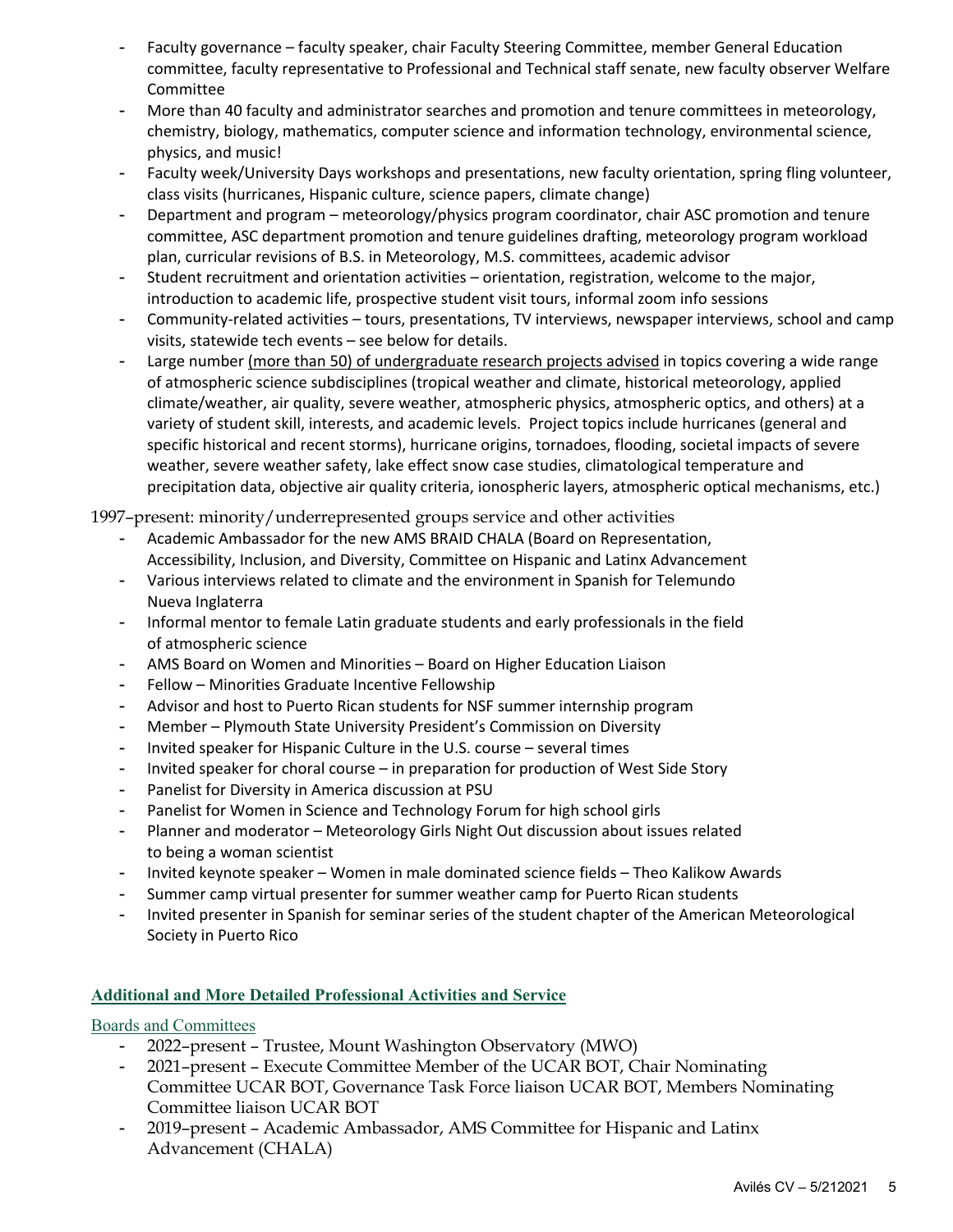- 2018–present Trustee, University Corporation for Atmospheric Research (UCAR)
- 2017–2020 Chair, American Meteorological Society (AMS) History Committee
- 2014–2015, 2017–2020 Conference Chairperson, 12th, 13th, 15th, 16th 17th, and 18th AMS History Symposium
- 2015–2016 Cluster Guide, Exploration and Discovery Integrated Cluster
- 2016–2017, 2013–2014 Faculty Speaker, Plymouth State University
- 2015–2016/17, 2012–2013 Chair, Faculty Steering Committee, Faculty Speaker Elect
- 2005–2018 recurring terms as Chair, Department P&T standing committee
- 2005–present Chair and Committee Member, several search and promotion committees (see below)
- 2001–2004 Lead Teaching Assistant, Department of Atmospheric Sciences, University of Illinois, Urbana-Champaign

# National Service and other Activities in Atmospheric Sciences

- UCAR (University Corporation for Atmospheric Research) Member, Board of Trustees – 2018–present Member, Board of Trustees Personnel Committee – 2018–present Liaison of Board of Trustees to Nominating Committee – 2019–present Member program representative – 2013–present Nominating Committee – 2014–2017 Membership Committee – 2010–2014 Early career faculty guest – 2006
- AMS committees 2009-present
	- Committee for Hispanic and Latinx Advancement (current) Ad Hoc Committee – examination of Cleveland Abbe legacy (current) History Committee Chair, History Committee Edward Lorentz Award for Excellence in Teaching Committee Board on Higher Education Board on Women and Minorities Education Symposium planning committee History Symposium planning committee Chairperson, History Symposium Curricular guidelines drafting committee Children's book award committee History fellowship evaluation committee
- Anonymous reviewer NSF atmospheric science program grant proposals
- Anonymous reviewer BAMS (Bulletin of the American Meteorological Society)
- Feedback to Severe and Hazardous Weather textbook authors 2004–present
- University of Puerto Rico presentations 2005, 2006, 2019 Easterly wave characteristics The Plymouth State Meteorology program Skype presentation on careers in Meteorology
- NSF summer research programs for undergraduate students (informal and REU) – 2005, 2018, 2019, 2020
- *Environmental History* Journal book reviewer
- Invited panelist at regional professional conferences and events Eastern Communication Association, Bailey College Long Island Hurricanes, Hofstra University Science on Tap, SEE Science Center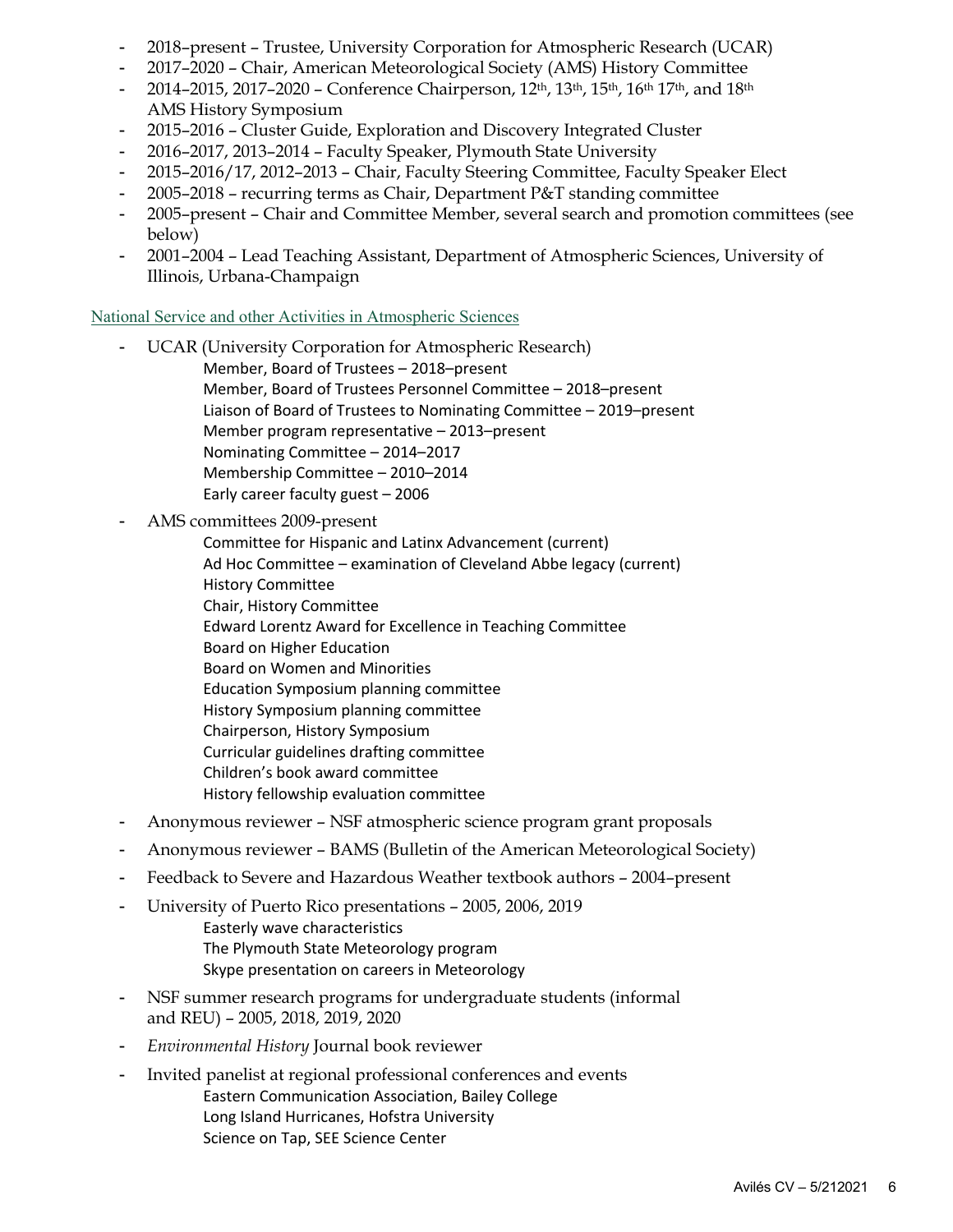# Faculty Governance and Related

- Computer Science & Technology Discipline Coordinator (2022 Fall, temporary)
- Mathematics Discipline Coordinator (2021 Spring, temporary)
- Computational, Applied, Mathematical, and Physical Sciences Academic Unit, leader 2020–present
- Meteorology/Physics Program Coordinator 2017–present
- Sciences and Technology Academic Unit, co-leader 2018–2020
- Cluster Guide, Exploration and Discovery Integrated Cluster 2015–2016
- Atmospheric Science and Chemistry Department Promotion and Tenure Committee Chair – 2010–2017
- Faculty Speaker– 2013–2014, 2016–2017 Speaker Elect with responsibilities – 2012–2013, 2014–2015, 2016
	- Faculty Parliamentarian 2014–2015, 2017–2018
- Faculty Steering Committee 2012–2014, 2015–2017 Chair – 2012–2013, 2015–2016, 2016
- Faculty Representative to the USNH Board of Trustees 2014–2015
- Faculty Representative PAT (Professional/Academic/Technology staff) Senate Elected for several one-year terms – 2005–2010, 2014–2015
- General Education Committee 2007–2011
	- New Faculty Observer 2005–2006
	- Appointed 2006–2008
	- Elected for three-year term 2008–2011
- President's Commission on Diversity
	- Appointed 2004-2008
- Faculty Welfare Committee New Faculty Observer
	- Appointed for academic year 2004–2005
- As Faculty Speaker
	- Set agenda and moderate faculty meetings, as expected
	- Steering Committee meeting moderation and participation
	- Monthly meetings with President, Provost/Deans
	- President's extended cabinet
	- Appoint faculty to unfilled committee and other positions
	- Distinguished PAT staff award selection committees
	- Distinguished OS award selection committee
	- Moderate faculty forums (including unionization discussion)
	- NEASC meetings during accreditation
	- Meet with new faculty during orientation
	- Reestablish of principal administrator evaluation task force
	- Start of faculty governance website revamp (completed by next speaker)
	- Other one-time tasks as they came up
- University Week/Faculty Week/January Jamboree
	- Using tablets in your teaching and grading JanJam 2021
	- Teaching, Scholarship and Service aspects of Hurricane Research 2014
	- Post-sabbatical presentation 2012
	- The Great New England Hurricane 2009
	- Using PowerPoint in the Classroom workshops 2007, 2008
	- Effective Teaching discussion group leader 2006
	- New Faculty orientation support 2005, 2006, 2007 "Our Academic Lives" activity lunch
- Yellow Jacket volunteer Spring Fling 2008
- Pakistani Teachers Institute
	- Curriculum and general planning 2005, 2006
- Out of WAC (Writing across the curriculum) newsletter article
	- "What I Learned from Assigning Papers to Non-Majors" Vol. 14, No. 2 2006-2007
- Diversity panel participant 2006 Discussions about diversity in America following showing of the movie "Crash"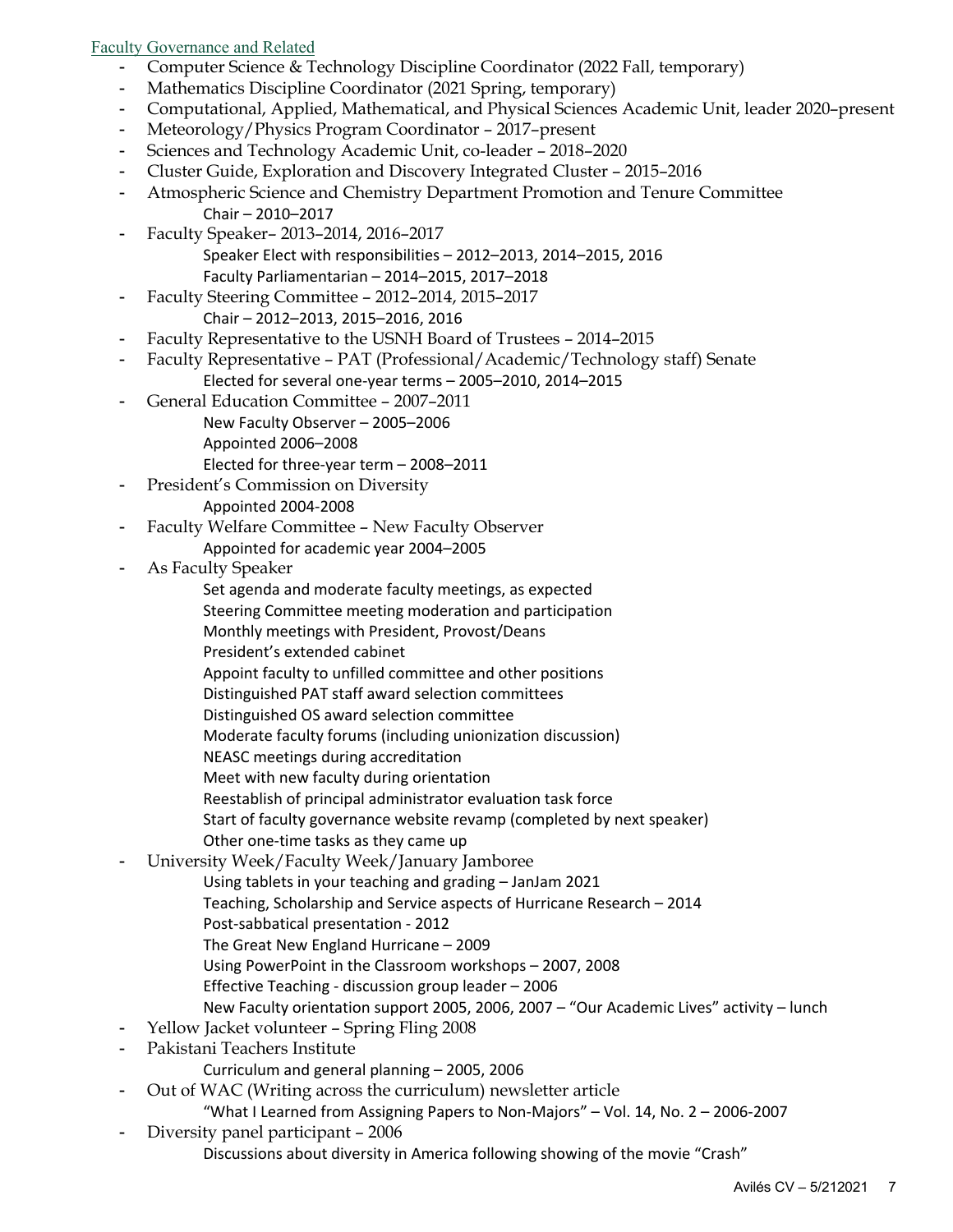- College Learning Assessment test proctor – 2008

## Student-related Service

- Schedule Planning New Student Orientation 2005-present
- Individual orientation meetings and tours for prospective students 2004-present
- Academic Life Presentation "First Class" New Student Orientation 2006-2009
- Various other admission events, such as Open Houses, Accepted Student Days, etc.

## Academic Searches

- Teaching faculty Physics 2022
- Teaching faculty Environmental Science and Policy 2021
- Teaching faculty Piano 2019
- Tenure track Math Education 2016
- Two tenure track faculty Computer Science 2016
- Tenure track faculty Computer Science 2013
- Three tenure track faculty Mathematics 2013
- Tenure track faculty (chair) Meteorology 2012
- Three Contract Faculty Mathematics 2012
- Chief Information Officer 2011
- Tenure track faculty Mathematics 2008
- Director Center for the Environment 2007
- Tenure track faculty Meteorology 2007
- Tenure track faculty Computer Science 2007
- Contract faculty Computer Science 2006
- Contract faculty Meteorology 2005

## Promotion and Tenure Committees

Meteorology (5), Chemistry (1), Biology (2), Computer Science (4), Environmental Science and Policy (6, inc. Env. Sci, Hydrology, Center for the Environment), Library (2), Mathematics (4, inc. Math Education)

## PSU Course Guest Visits

- The Wicked Problem 2019
	- Climate Change Panel, Student research feedback
	- (Course instructors: Cathie LeBlanc and Elisabeth Johnston)
- Plymouth State Choral program 2019
	- Personal experiences as a Puerto Rican living in the U.S. in preparation
	- for performance of West Side Story
		- Speech samples to coach for West Side Story production
	- (Course instructor: Dan Perkins)
- Integrated Art Education 2017
	- Stormy Weather lesson feedback consults
	- (Course instructor: Trish Lindberg)
- Hispanic Culture in the U.S. 2006, 2007, 2008, 2010
	- Personal experiences as a Hispanic professional woman in the U.S. informal presentation (Course Instructor: Wilson Garcia)
- Weather 2009
	- The Great New England Hurricane of 1938
	- (Course Instructor: Lisa Doner)
- Weather 2008
	- Basics of Tropical Meteorology
	- (Course Instructor: Sam Miller)
- Composition 2006

Expectations for papers in science courses – informal presentation (Course Instructor: Liz Ahl)

Departmental/Program Service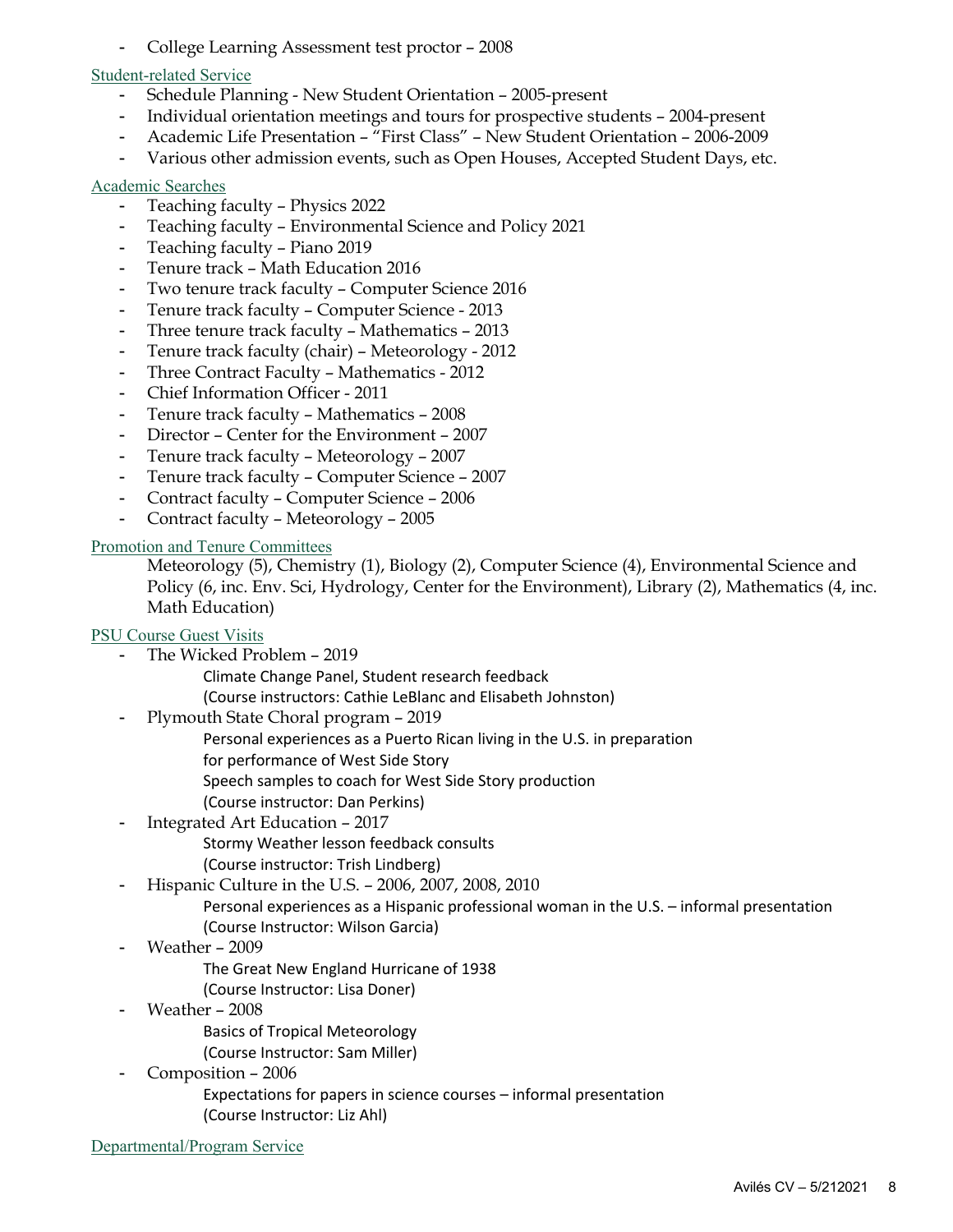- Meteorology and Physics program coordinator 2017-present
	- o And all activities related to this role
	- o Climate Studies coordinator added in 2021
- P&T committee chair 2011-2017
- P&T guidelines revision committee 2005, 2010
- Meteorology program curriculum revision 2010, 2015, 2019
- Meteorology program work load plan 2010, 2017
- Meteorology presentations and facility tours
	- Various elementary schools 2004-present
		- Child Development and Family Center Pre-K class 2005
- Other Service 2004-present
	- Curriculum/Catalog updates
	- General Education course proposals,
	- Meteorology program review
	- Graduate student thesis committees
	- AMS Student chapter advisor for the last few years
	- Admissions events

## Graduate Student Advising

- Historical Meteorology
	- Liana Haddad History of Tornado Forecasting and Warning
- Tropical Meteorology
	- Lauren Carter USGS precipitation observations during the Great New England Hurricane of 1938
	- Edward Dixon Environmental characteristics in tornado-forming hurricanes
	- Richard Giard Characteristics of cyclogenic African easterly waves
	- David Roache Analysis of the effects of the ENSO neutral phases on Atlantic tropical cyclone activity
- Atmospheric Physics
	- Scott Beck Catalogue of Optical Effects
	- Christopher Hohman Effects of cloud typesheights on surface solar radiation intensity
- Air Quality

Laura Landry – Evaluation of air quality forecasting thresholds

Gregory Garner – Development of regression trees for air quality forecasting in New Hampshire Kimberly Jeffs – New Hampshire air quality climatology and development of criteria and regression equations for air quality forecasting

Brittany Connelly – Effects of the Clean Air Act on acid precipitation/deposition in the Northeast

Other Areas

Nicholas Strickland – Climatology of cold air damming in northern New England Brendon Mitchell – Watershed classification using principal component analysis to study flooding events Sophia Adams – Weather Data observations in U.S. indigenous lands

## Invited Local and Regional Talks

- 2009–2022 – Great New England Hurricane of 1938

Tri-State Weather Conference (keynote) – 2022 Wilmot Historical Society – 2022 Tri-State Weather Conference 2022 Endfield Shaker Museum - 2021 Ray Center Summer program - 2021 Freedom Historical Society - 2020 Bedford Maple Ridge Retirement Community - 2020 Madison Library - 2019 Pelham Library - 2019

Avilés CV - 5/212021 9 Hofstra University - 2018 Granite State College – Continuing Education - 2018 Hollis Historical Society - 2017 Gilmanton Historical Society - 2017 Valparaiso University - 2017 Pinkham Notch Visitor Center - 2017 Littleton Library - 2016 Museum of the White Mountains – 2021, 2016 Women's Caucus for Art NH - 2015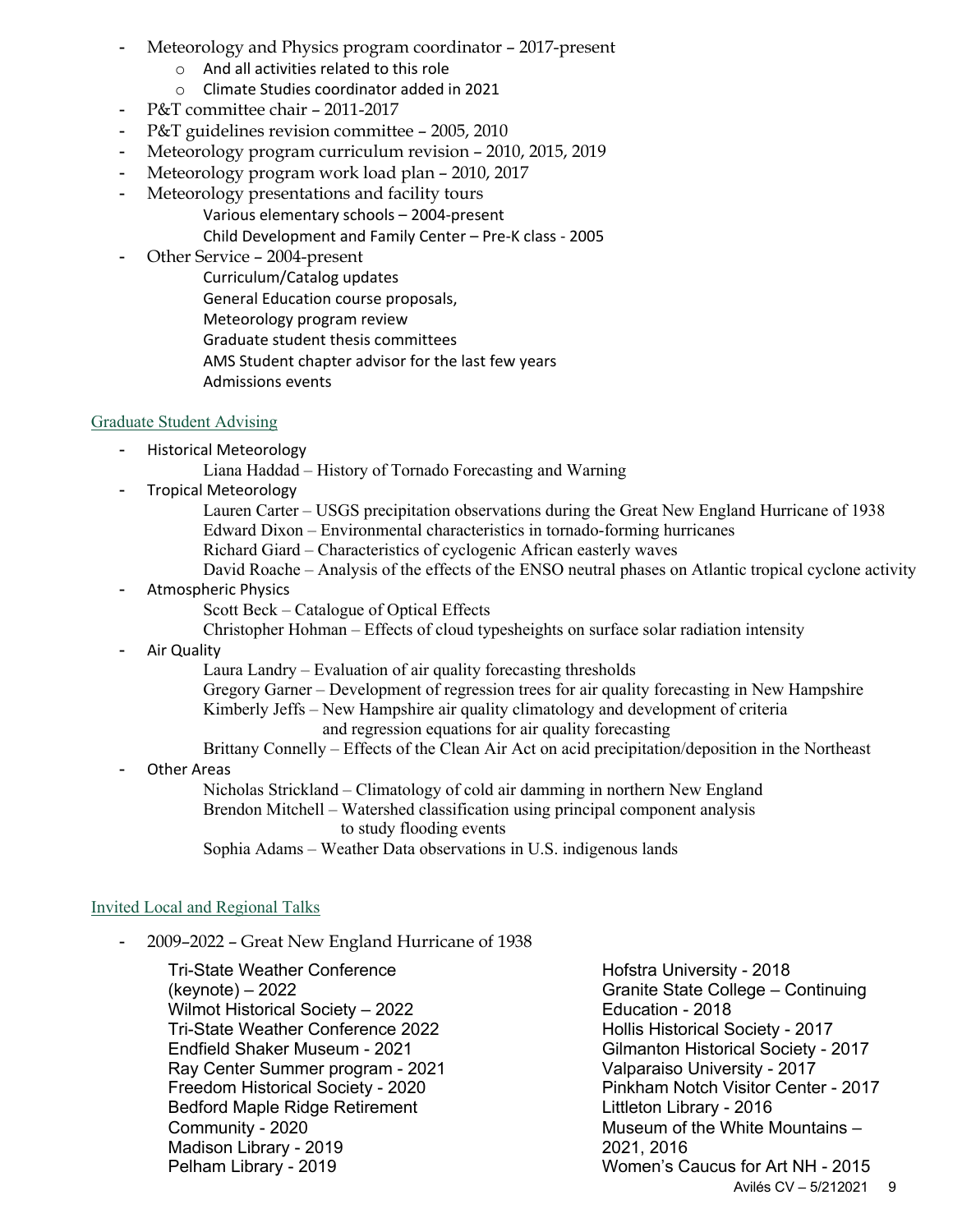Hebron NH Audubon Society - 2014 Squam Lakes Natural Science Center - 2014 Eastern Communication Association – 2014 Plymouth Rotary Club - 2014 Campton Public Library - 2014 Northeastern Storm Conference – 2018, 2014 Pease Public Library – 2018, 2014, 2013 Mount Washington Observatory Weather Discovery Center - 2013

Southern New England weather conference - 2013 Thornton Historical Society - 2013 Quincy Bog association - 2013 Mount Washington Observatory – summit - 2013 Campton Historical Society - 2013 Taylor retirement community - 2011 Environmental Science Colloquium - 2009 WMUR 75<sup>th</sup> anniversary event - 2013 Plymouth State Faculty Week - 2014, 2009

- 2019–2022 – Science and History of Atmospheric Optics

OLLI Granite State adult learning (three-part course) – 2022 Enfield Shaker Museum – 2022 OLLI Granite State adult learning (long form) - 2019

- 2013 Keynote speaker at President's Commission on the Status of Women awards ceremony *"One of the Boys: Reflections, Experiences and Historical Tidbits on being a Woman in Male-dominated Science Fields"*
- 2006 Invited speaker at Plymouth's State University Society for Scholarly Dialogue *"Why So Many Hurricanes? Is Climate Change to Blame?"*

#### Recurring Statewide Outreach Activities

- Aviation Weather for the ACE aviation academy summer camp
- Weather demonstrations at state events such as AerospaceFest and NH TechFest
- Women in Science and Technology Forum for high school girls, panelist
- New England Astronomy Festival, University of New Hampshire

#### Teacher Preparation Programs

- Weather Workshop for Teachers 2007
	- NASA Space Grant
	- Planning and Presentation
- Pakistani Teachers Institute 2005, 2006 Meteorology/Physics/Pedagogy week instructor Curriculum design and general planning – 2006
- North Country Professional Development Day for teachers 2006 Understanding Hurricanes and Tsunamis – workshop
- Indian Ocean Institute 2004 Workshop on hurricanes and tsunamis

## Collaborations

- Currently in collaboration with the Academic Ambassadors group of the AMS Committee for Hispanic and Latinx Advancement to do the appropriate research and write a peer-reviewed article on the status of Latinx faculty and students in atmospheric and related sciences at U.S. Universities
- Northeast Partnership for Atmospheric Sciences Research Experiences for Undergraduates NSF/REU collaboration between Plymouth State and Hobart and William Smith Colleges (HWS) Participated in planning and proposal writing and as a research mentor to two students for ten-week summer sessions on consecutive years.
- Northern New England Cold Air Damming Experiment (CADEX) Full Meteorology Faculty/Staff collaboration. Part I, climatology and modeling (finalized) Part II (future), field experiment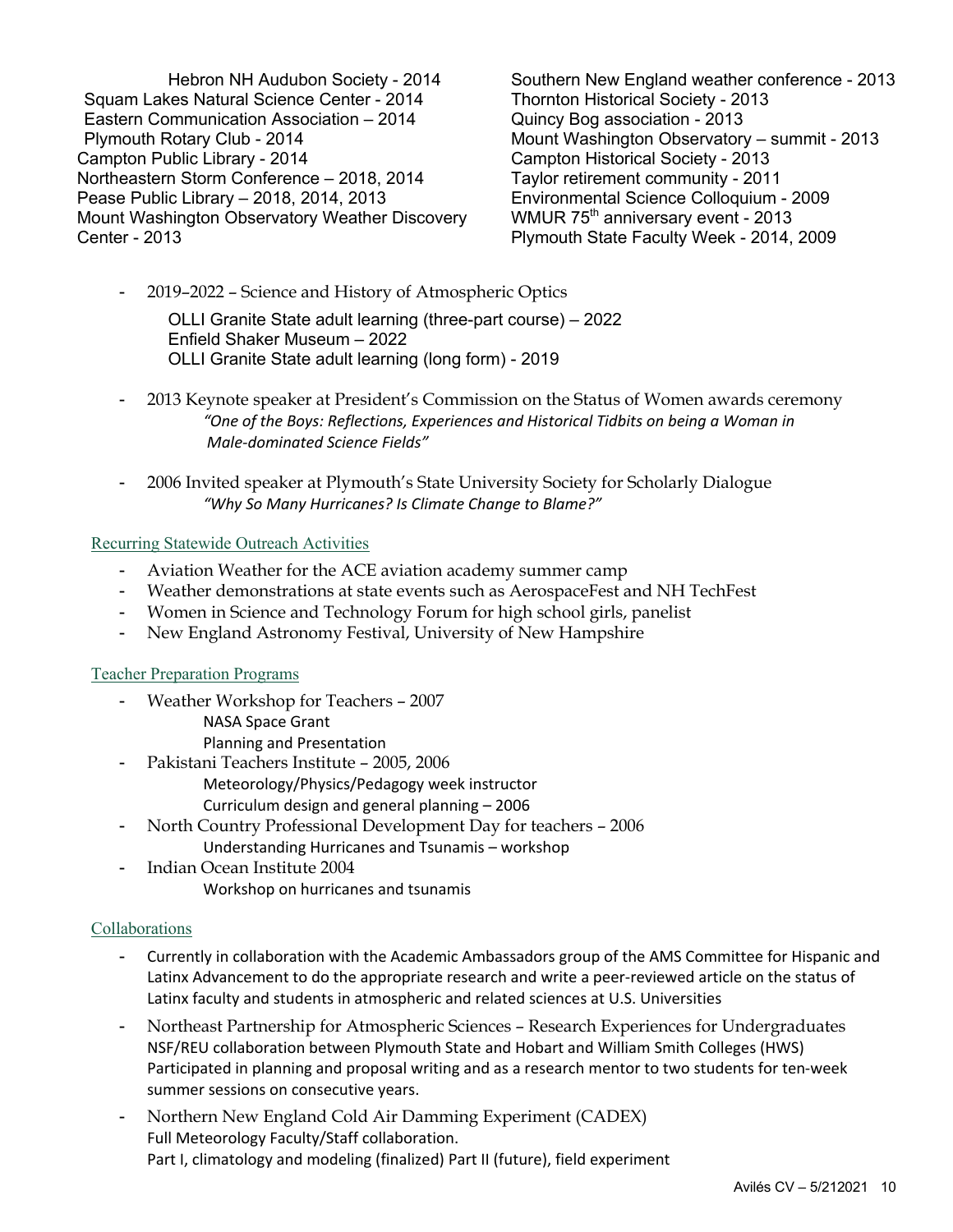Participated in planning and proposal writing, and advising graduate student work

- Stormy Weather Theater Camp and Musical – CLUSTER project

K-12 spring vacation theater camp and original musical performance of Stormy Weather

- o Initial concept collaboration between myself and professor Trish Lindberg
- o Meteorology, Elementary Education, Theater, Dance, Integrated Arts, Graphic Design collaboration (including faculty, graduate and undergraduate students, staff, local teachers and their students, and general community members)
- $\circ$  Participated in planning and proposal writing, science content consultant, play planning, camp planning, camp running, program writing
- o Served as producer during the running of the camp

# Media Appearances

- TV interviews/appearances

Telemundo Nueva Inglaterra/Boston NBC – 2022 Climate Change and its effects on the seasons, especially spring (Bilingual interview) WFFF/WVNY – Local 22/Local 44 News – 2021 Plymouth State's new BS Climate Studies program NBC10/NECN – NBC 10 Boston and New England Cable News interview - 2021 Plymouth State's new BS Climate Studies program WMUR special report – 2016 The Year without a Summer TWC (The Weather Channel) skype interview – 2013 Great New England Hurricane of 1938 WMUR live streaming presentation – 2013 Science and History Stories of the Great New England Hurricane of 1938 NECN (New England Cable News) interview – 2008 Historical Perspective of July 24, 2008 tornado WMUR-TV interview – 2006 Effects of Weather on fall foliage The Year Without a Summer: 1816

# - Radio Interviews

NHPR – New Hampshire Public Radio – All Things Considered – Peter Bealo – 2021 Plymouth State's new BS Climate Studies program

- WPCR Plymouth State Radio Philosophy 4 Life Maria Sanders 2014 Great New England Hurricane of 1938
- NHPR New Hampshire Public Radio Chris Jensen 2013 Great New England Hurricane of 1938
- WCBS New York City Newsradio 880 2013 Great New England Hurricane of 1938
- WNTK Encore89 news and entertainment news show 2013 Great New England Hurricane of 1938
- WBUR Boston Public Radio Radio Boston news show 2011 Hurricane Irene

# Newspaper interviews

Concord Monitor "Plymouth State Takes New Approach to Climate Change David Brooks – February 14, 2021 Boston Herald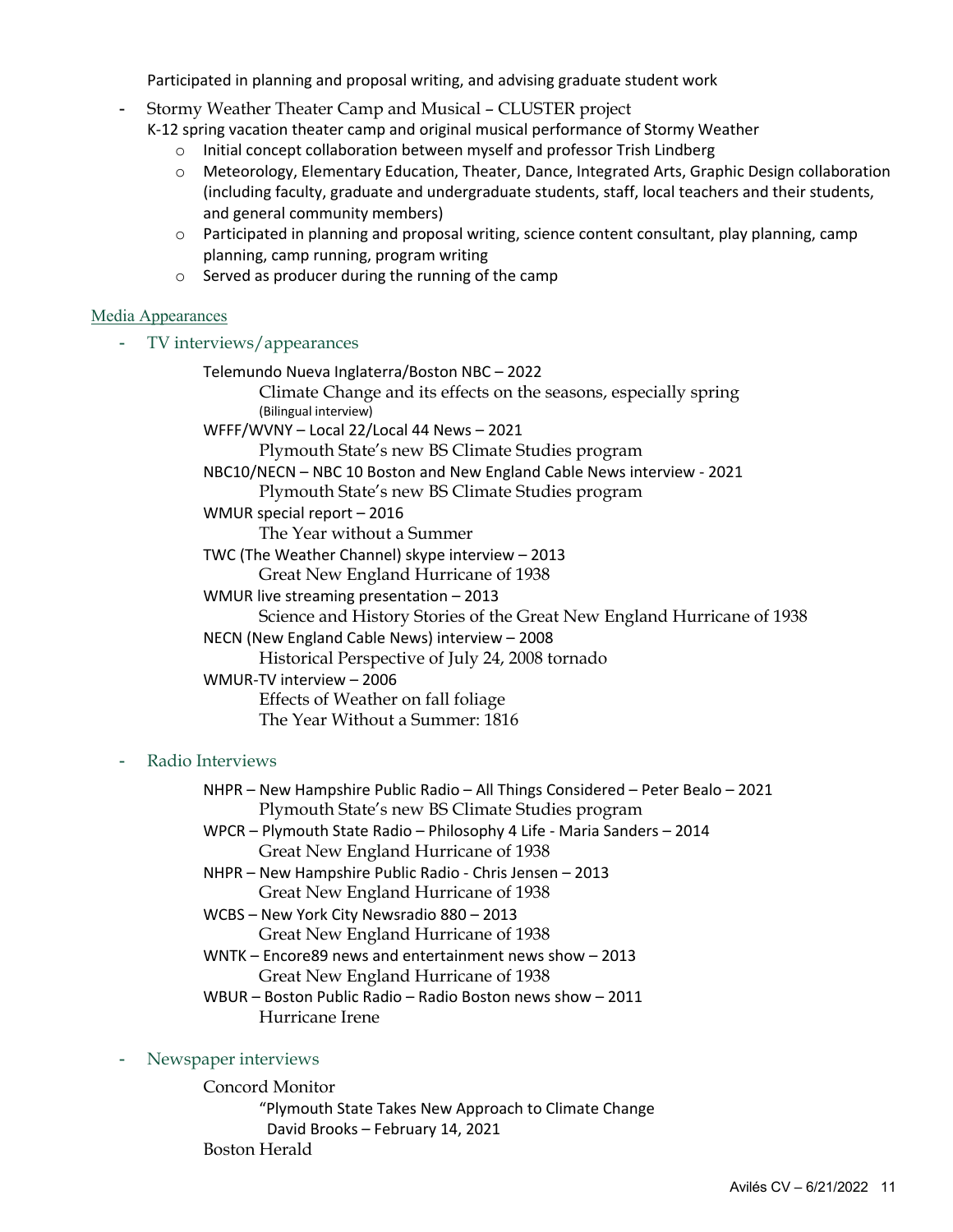"At Least 9 Named Storms Expected this Hurricane Season, Experts Say" Alexi Cohan – July 13, 2019 The Conway Daily Sun "The Hurricane of '38: A Storm Like no Other" Tom Eastman – September 21, 2018 The Laconia Daily Sun "One-in-a-million Volts – Woman Captures Lightning Strike on Meredith Bay" Adam Drapcho – August 14, 2018 CT Post "Seventy Seven Years Ago, Devastating Hurricane Struck Region Frank Juliano – September 21, 2015 Associated Press The Great New England Hurricane of 1938 - published nationally under many different titles Lynne Touhy - September 20-25, 2013 New Hampshire Union Leader "PSU professor chronicles 1938 hurricane and how it laid claim to New England" Dan Seufert - September 24, 2013 Boston Globe "Survivors, scientists recall 'Great Hurricane'" Jeremy C. Fox - September 21, 2013 New Hampshire Union Leader "Lightning strike at Scout camp was 'ground current,' expert says" Dan Seufert - June 26, 2013 Foster's Daily Democrat "Fall Foliage Expected to Dazzle on Time" Robert M. Cook - September 14, 2008 The Laker "Deadly Tornado Strikes Central NH: Is This Part of a New Weather Pattern" Christine H. Randall – August 11, 2008 The Laconia Citizen "Storm, Funnel Clouds Eyed as Possible Tornadoes" Jason G. Howe, John Koziol – July 25, 2008 The Eagle Tribune "Debate Swirls Over Chance of Hurricane Making Landfall in New England this Season" Courtney Paquette – July 30, 2006 The Eagle Tribune "Storm Helps Shed Light on Danger of Lightning Strikes" Courtney Paquette – July 13 2006 Foster's Daily Democrat "Experts Say Northeast to Face More Hurricane Risk in Future" Robert – M. Cook - March 26, 2006 Story picked up by Associated Press Boston Globe - "Meteorologists Say New England Could Get a Big One" Clarification published March 29, 2006 – "Clarification: Northeast Hurricane Story" The Laconia Citizen "More to Snowflakes than Meets the Eye" Bethany Gordon – December 16, 2004

# - Other media appearances

Charla Virtual – FacebookLive Telemundo Nueva Inglaterra broadcast – April 22, 2021 (Spanish) Earth Day, Paris Climate Accord Charla Virtual – FacebookLive Telemundo Nueva Inglaterra broadcast – March 25, 2021 (Spanish) Climate Change, Recycling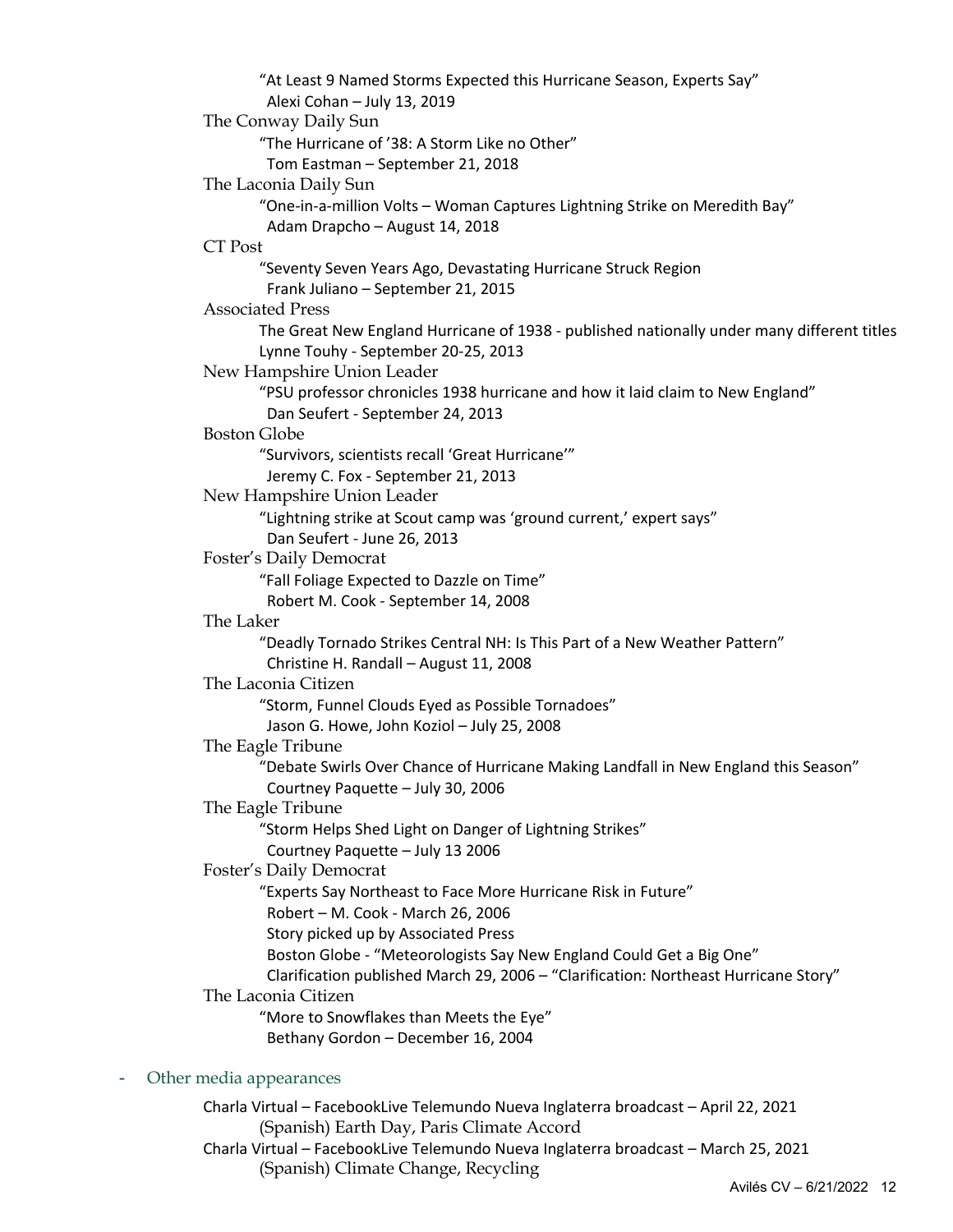WeatherBrains – video/audio podcast - Episode 411 – December 9, 2013 General and Great New England Hurricane conversations WeatherBrains – other appearances as invited panel member in 2017 and 2018 The Barometer Bob Show – video/audio podcast – September 19, 2013 Hurricanes and Great New England Hurricane Front Page – AMS Blog – YouTube channel – September 20, 2013 Great New England Hurricane

## **SELECT PUBLICATIONS AND PRESENTATIONS**

Avilés, L. B., 2024?: *Introduction to Atmospheric Optics: A Survey of the Science and History of Light and Color in the Sky*. American Geophysical Union, 500 pp. (under contract, in preparation)

Morales, A., M.J. Molina, J.E. Trujillo-Falcón, A.L. Lang, B.S. Barrett, L.B. Avilés S.J. Camargo, J.M. Nuñez Ocasio, E. Murillo, and C. Bieri, 2022: Hispanic and Latinx Academics and Researchers in the Atmospheric Sciences: The People, the Challenges, and the Future. *Bull. Amer. Meteor. Soc*. (Submitted)

Avilés, L.B., \*\*\*complete names\*\*\* 2022: Report: The Contributions and Legacy of Cleveland Abbe (BAMS April)\*\*\*

Avilés, L. B., 2018: *Taken by Storm, 1938: A Social and Meteorological History of the Great New England Hurricane, 2nd Ed.*. American Meteorological Society, 384 pp.

Avilés, L. B., 2015: *North Carolina's Hurricane History, 4th Ed., by Jay Barnes.* Book Review. Environmental History 19(2), 375-377 pp.

Avilés, L. B., 2014: *Fire Island Past, Present, and Future: The Environmental History of a Barrier Beach.* Book Review. Environmental History 19(2), 375-377 pp.

Avilés, L. B., 2013: *Taken by Storm, 1938: A Social and Meteorological History of the Great New England Hurricane*. American Meteorological Society, 384 pp.

Nielsen-Gammon, J. W., L. B. Avilés and E. Joseph, 2009: What Does it Take to Get Into Graduate School. *Bull. Amer. Meteor. Soc*., 90, 1698-1705.

Avilés, L. B., 2015: Taken by Nature: The Science, History and Art of the Great New England Hurricane of 1938. Force of Nature: Exploring the Power of the Feminine Juried Exhibition invited presentation. Women's Caucus for Art, Karl Drerup Gallery, Plymouth, NH

Hoffman, E. G., L. B. Avilés, S. Miller, B. Hoch, and J. M. Cordeira, 2015: NOAA ESRL Snow Level Radar Observations of Mixed Precipitation Events in Plymouth, NH. 40th<sup>th</sup> Annual Northeastern Storm Conference, Saratoga Springs, NY.

Avilés, L. B., 2014: Using Historical Data to Inform a General-Audience-Level Narrative of the Great New England Hurricane of 1938. 31st Conference on Hurricanes and Tropical Meteorology, San Diego, CA.

Avilés, L. B., 2014: Finding the Storm: Resource and Archival Research on the Great New England Hurricane of 1938. 17th Conference of Atmospheric Science Librarians International, 94rd Annual Meeting of the American Meteorological Society, Atlanta, GA.

Avilés, L. B., 2014: Seventy Five Years Later: Little Known, Updated and New Information Related to the Great New England Hurricane of 1938. 12th History Symposium, 94rd Annual Meeting of the American Meteorological Society, Atlanta, GA.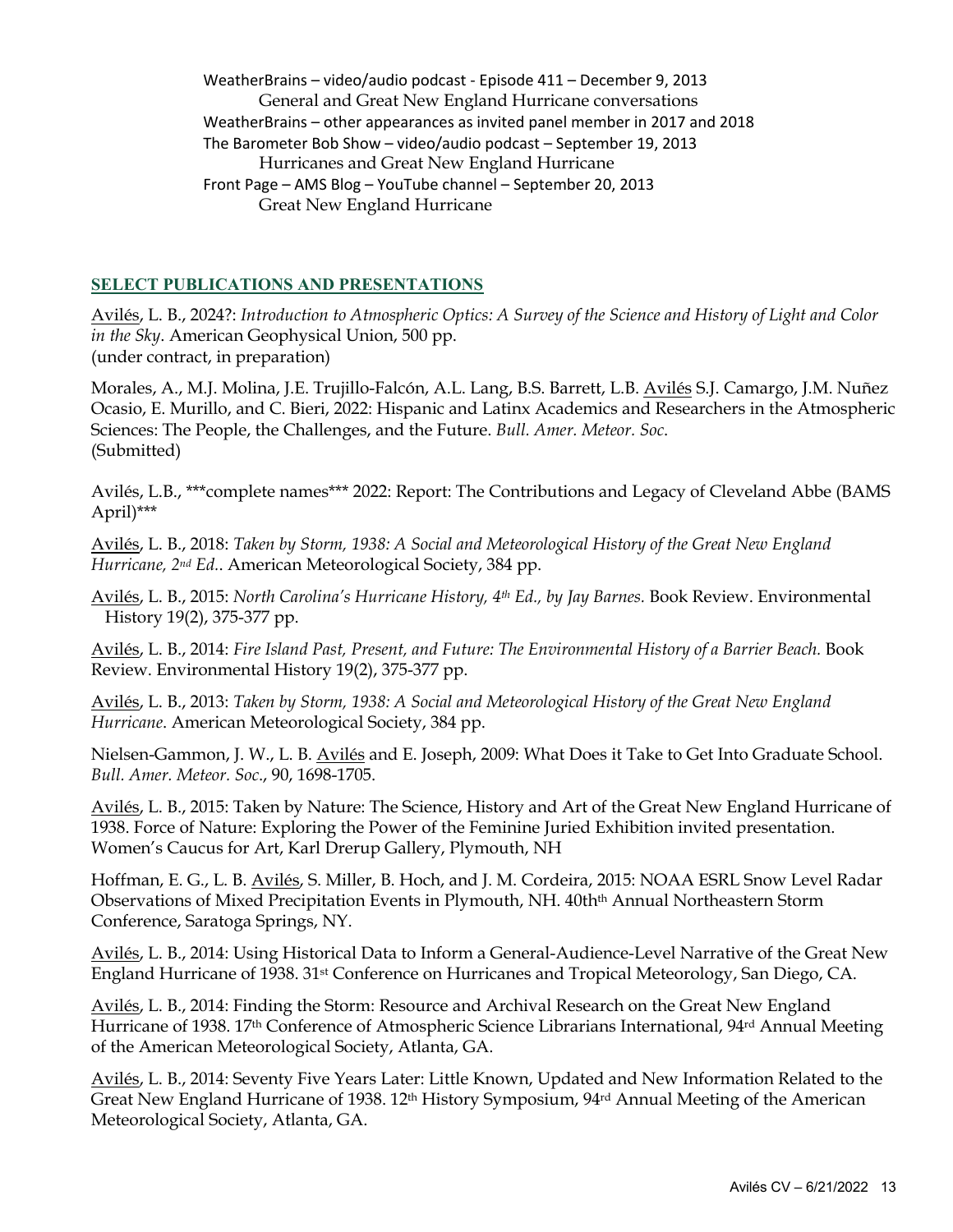Avilés, L. B., 2014: Introducing General Audiences to Atmospheric Science Topics through Historical Weather Events: The Great New England Hurricane of 1938. 23<sup>rd</sup> Symposium on Education, 94<sup>rd</sup> Annual Meeting of the American Meteorological Society, Atlanta, GA.

Avilés, L. B., 2014: Seventy Five Years Later: Little Known, Updated, and New Information Related to the Great New England Hurricane of 1938. 39<sup>th</sup> Northeastern Storm Conference, Rutland, VT

Avilés, L. B., D. Vallee, B. Avery and S.A. Jasko, 2014: The 1938 Hurricane, a Junior Forecaster, and Public Understanding. 105th Annual Eastern Communication Association Convention, Providence, FI.

Avilés, L. B. (curator), 2013: The Great Blowdown: Effects of the 1938 Hurricane in Northern New England. Museum of the White Mountains panel exhibit.

Avilés, L. B., 2013: 75 Years After the Great New England Hurricane. 14th Southern New England Weather Conference, Canton, MA

Avilés, L. B., 2013: On the Nuances Associated with Analyzing Historical Rainfall Observations before and during the Great New England Hurricane of 1938. 11th History Symposium, 93rd Annual Meeting of the American Meteorological Society, Austin, TX.

Avilés, L. B., 2013: On the Actions and Inaction of the U.S. Weather Bureau During the Great New England Hurricane of 1938. 38th Northeastern Storm Conference, Rutland, VT

Avilés, L. B., 2012: On the Actions and Inaction of the U.S. Weather Bureau During the Great New England Hurricane of 1938. 10th History Symposium, 92rd Annual Meeting of the American Meteorological Society, New Orleans, LA.

Nielsen-Gammon, J. W., L. B. Avilés, A. Hansen, A. Roebuck, J. Horel, 2010: Bachelor's Degree in Atmospheric Science: an Information Statement of the American Meteorological Society (adopted by the AMS Council on 22 September 2010). [Available online at http://www.ametsoc.org/policy/2010degree\_atmosphericscience\_amsstatement.html]

Avilés, L. B., 2007: Integration of Lecture, Laboratory and Hands-On Activities in an Introductory Severe Weather Course for Non-Majors. 16<sup>th</sup> Symposium on Education, 87<sup>th</sup> Annual Meeting of the American Meteorological Society, San Antonio, TX.

Bixby, B., K. Franceour, L. Landry, L. B. Avilés, E. G. Hoffman, J. K. Koermer, S. T., Miller and J. Zabransky, 2007: Development of Regional Ozone Case Studies as Tools for Air Quality Forecasting. 8th Conference in Atmospheric Chemistry, 87th Annual Meeting of the American Meteorological Society, San Antonio, TX.

Hoch, B. and L. B. Avilés, 2007: Using Podcasts to Distribute Real Time Multimedia Meteorological Products. 16th Symposium on Education, 87th Annual Meeting of the American Meteorological Society, San Antonio, TX.

Avilés, L. B., 2006: The Pakistani Teachers Institute 2005-2006. 7<sup>th</sup> International Conference on School and Popular Meteorological and Oceanographic Education, Boulder, CO.

Avilés, L. B., 2006: Meteorology Week – Pakistani Teachers Institute 2005. 15th Symposium on Education, 86th Annual Meeting of the American Meteorological Society, Atlanta, GA.

Avilés, L. B., 2006: Why So Many Hurricanes? Is Global Warming to Blame? Plymouth Magazine, XXII, 14-15.

Avilés, L. B., 2004: *African Easterly Waves: Their Evolution and Their Role in Tropical Cyclone Formation*. Ph.D. Dissertation, University of Illinois, 211 pp.

Bramer, D. J., D. Charlevoix, G. McFarquhar, R. Herman, L. B. Avilés, L. DiGirolamo, M. Ramamurthy, R. Wilhelmson, 2003: Developing Interactive Models to Support a Digital Collection of Earth System Science Resources. 12th Symposium on Education, 83rd Meeting of the American Meteorological Society, Long Beach, CA.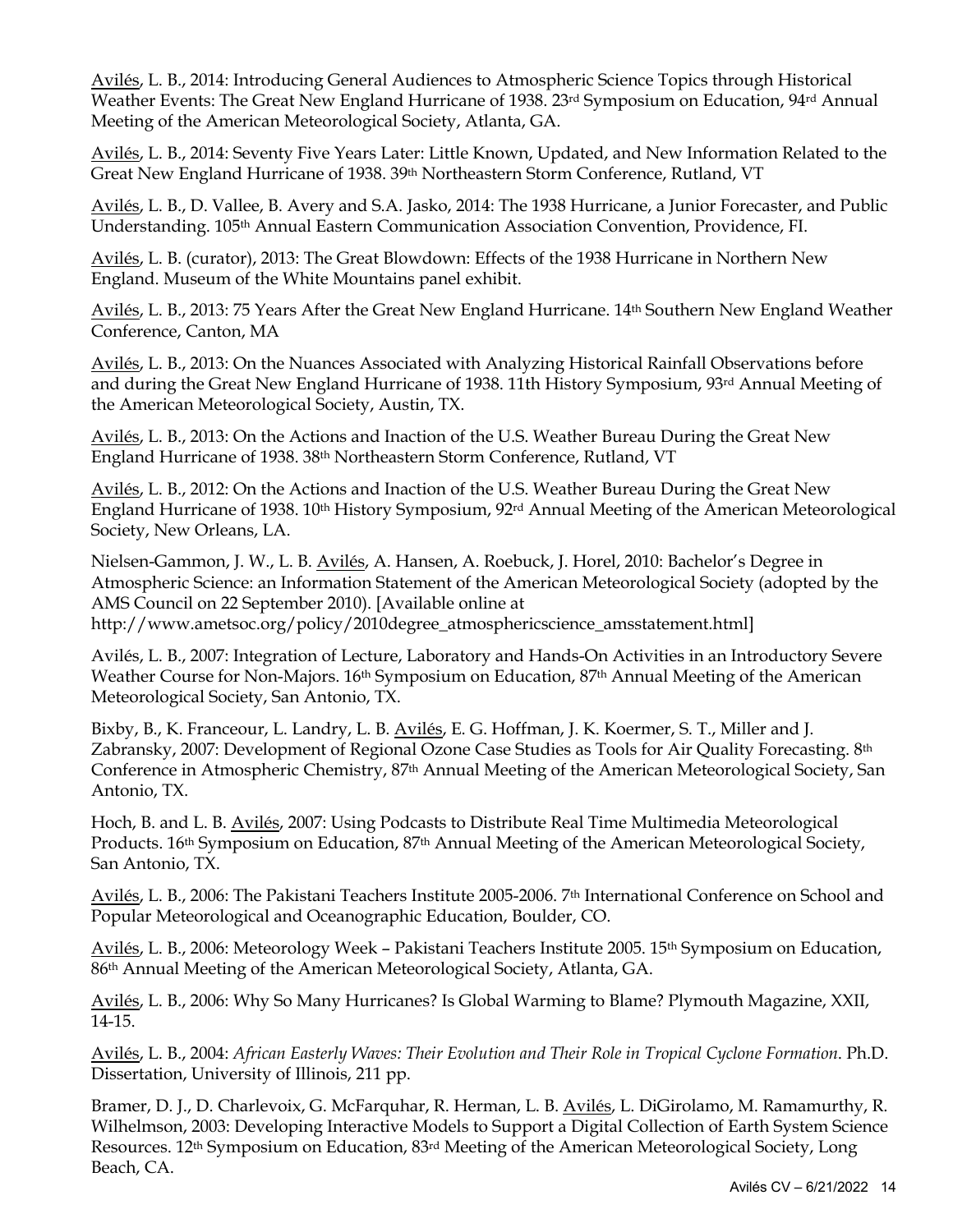Charlevoix, D. and L. B. Avilés: 2003: Assessment of Interactive, Hands-On Meteorology Exercises in a Course of Undergraduate Non-Majors. Extended abstract, 12th Symposium on Education, 83rd Meeting of the American Meteorological Society, Long Beach, CA.

Avilés, L. B., 2000: The Energetics of the African Easterly Wave Life Cycle: A Case Study. Extended Abstract, 24th Conference on Hurricanes and Tropical Meteorology, Fort Lauderdale, FL.

Avilés, L. B., 1999: Tropical Easterly Wave Activity Observed Using NCEP/NCAR Reanalysis Data. Extended Abstract, 23rd Conference on Hurricanes and Tropical Meteorology, 79th Annual Meeting of the American Meteorological Society, Dallas, TX.

Avilés, L. B., 1997: *Evaluation of the Quasielastic Dynamic Structure Factor for Anharmonic Potentials*. M.S. Thesis, University of Puerto Rico, Mayagüez, 151 pp.

# **PROFESSIONAL DEVELOPMENT ACTIVITIES**

- Professional Conferences recurrent professional and semi-professional conferences in the field American Meteorological Society Annual Meeting Conference on Hurricanes and Tropical Meteorology International Conference on School and Popular Meteorological and Oceanographic Education Northeastern Storm Conference Southern New England Weather Conference Tri-State Weather Conference
- National/Regional workshops meteorological tools, applications, and pedagogy
	- NSF workshop Proposal preparation Geosciences programs AMS workshop – Scientific Inquiry in the Classroom Unidata workshop – Integrated Data Viewer Unidata workshop – Unidata users workshop – use of data in teaching
- Local/PSU workshops many topics related to tools, students, and university planning
	- (Advising undergraduate students, scholarship at a teaching institution, students with disabilities, universal presentation design, critical thinking, writing across the curriculum, integral theory in the classroom, plagiarism, grant writing and submission, academic expectations and assessment, classroom technologies, promotion and tenure guidelines, Mahara online portfolio, Degree Works advising tool, using iPad for teaching/grading, etc)
- Reflective Practice and other groups

Created/led, Member – hybrid Facebook/face-to-face group – 2011-2015 Member – general – 2007-2011 Member –science) – 2016-2018 Created/led informal faculty scholarship group – approximately 2015-2018

# Professional Organizations

## Present and Past

American Meteorological Society American Institute of Physics American Physical Society American Geophysical Union National Weather Association American Association of Science Teachers

## Other Interests, Activities, and Skills

Computer programming – FORTRAN, Python, various other types of coding Fully bilingual – English/Spanish, basic understanding of Italian, Portuguese